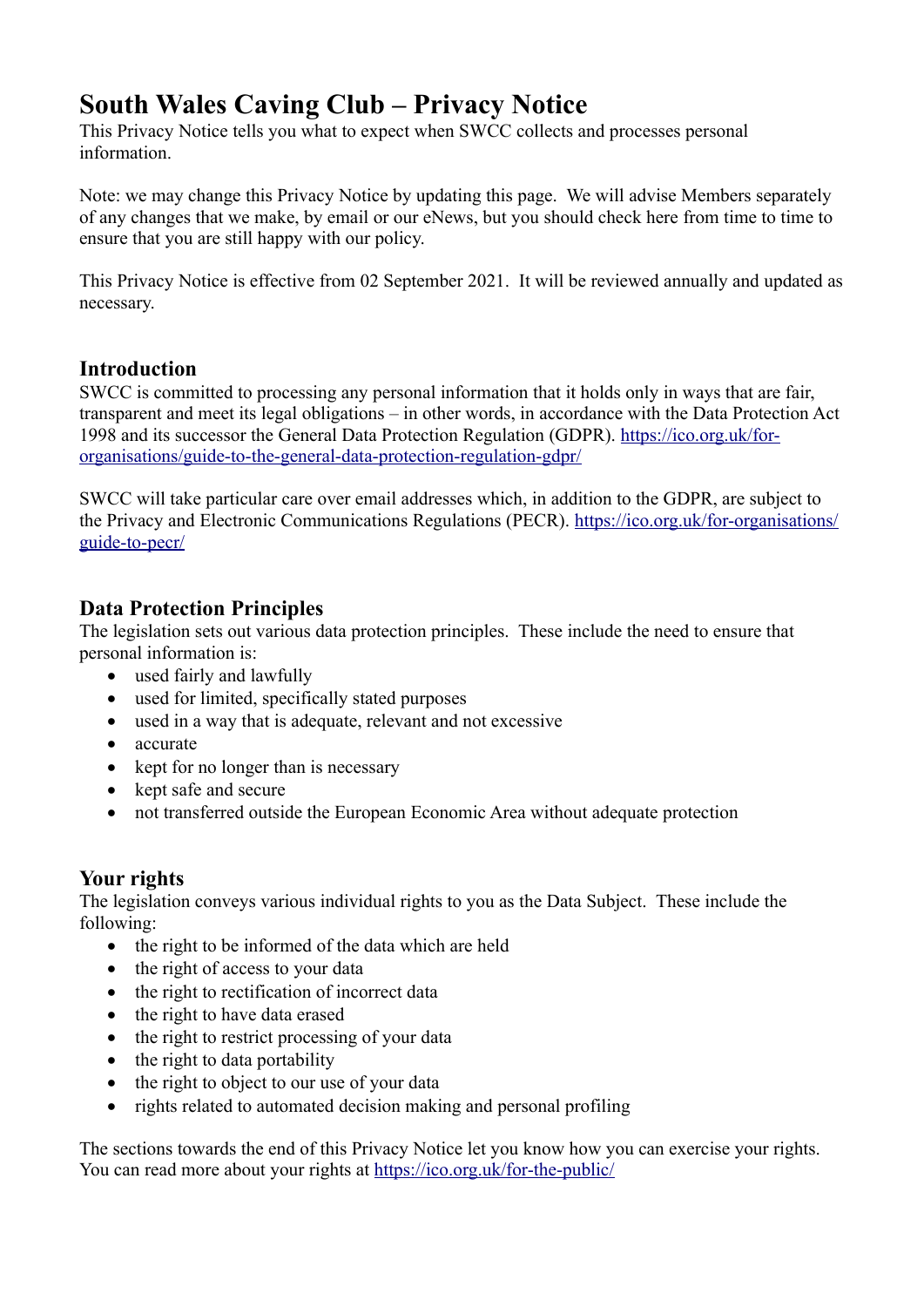# **Information that SWCC processes and holds**

The following sections describe the information that SWCC collects and how it is processed.

# **SWCC Members**

### *SWCC's legal basis for processing your data*

The legislation requires that there is a clear legal basis for processing personal information. In general, SWCC relies on its legitimate interest to use your information for all membership administration and related purposes. Where there are exceptions such as your explicit consent, a legal obligation or a contractual agreement with yourself, they are noted below.

### *Membership details*

We collect contact and membership details for administrative purposes and to provide membership services. These include, but are not limited to:

- administration of joining and renewals
- distribution of publications, including eNews
- the organisation of meets or training courses
- administration of BCA membership and insurance
- notifications of General Meetings

While we attempt to make sure that the details which we hold for you are up to date, we are ultimately reliant on you to inform us when there are changes.

#### *Email addresses*

If you have provided an email address then we will use it for membership administrative purposes as noted above.

We do not provide your email address to BCA. This may reduce the level of service and information which BCA can provide to you and you may therefore wish to provide BCA with your email address by registering as a BCA member on their website. https://members.british-caving.org.uk/users/login

We will not use your email address to send you marketing information and we will not share it with any third party for marketing or commercial purposes without your explicit consent and without imposing a similar condition upon them.

#### *BCA*

We will share your membership details and postal details (but not email addresses or telephone numbers) with BCA. We may share your BCA membership status with other caving clubs of which you are a member or with cave access bodies.

At the request of BCA we may forward BCA communications to you by email.

#### *Web site registration*

If you have registered to access the private area of the website then we will consider that you have consented to your user name and email address being held for this purpose.

#### *Facewall*

If you have provided your photograph for the Facewall on the website then we will consider that you have consented for it to be published in this way. We will not update your photograph unless you provide us with a new one.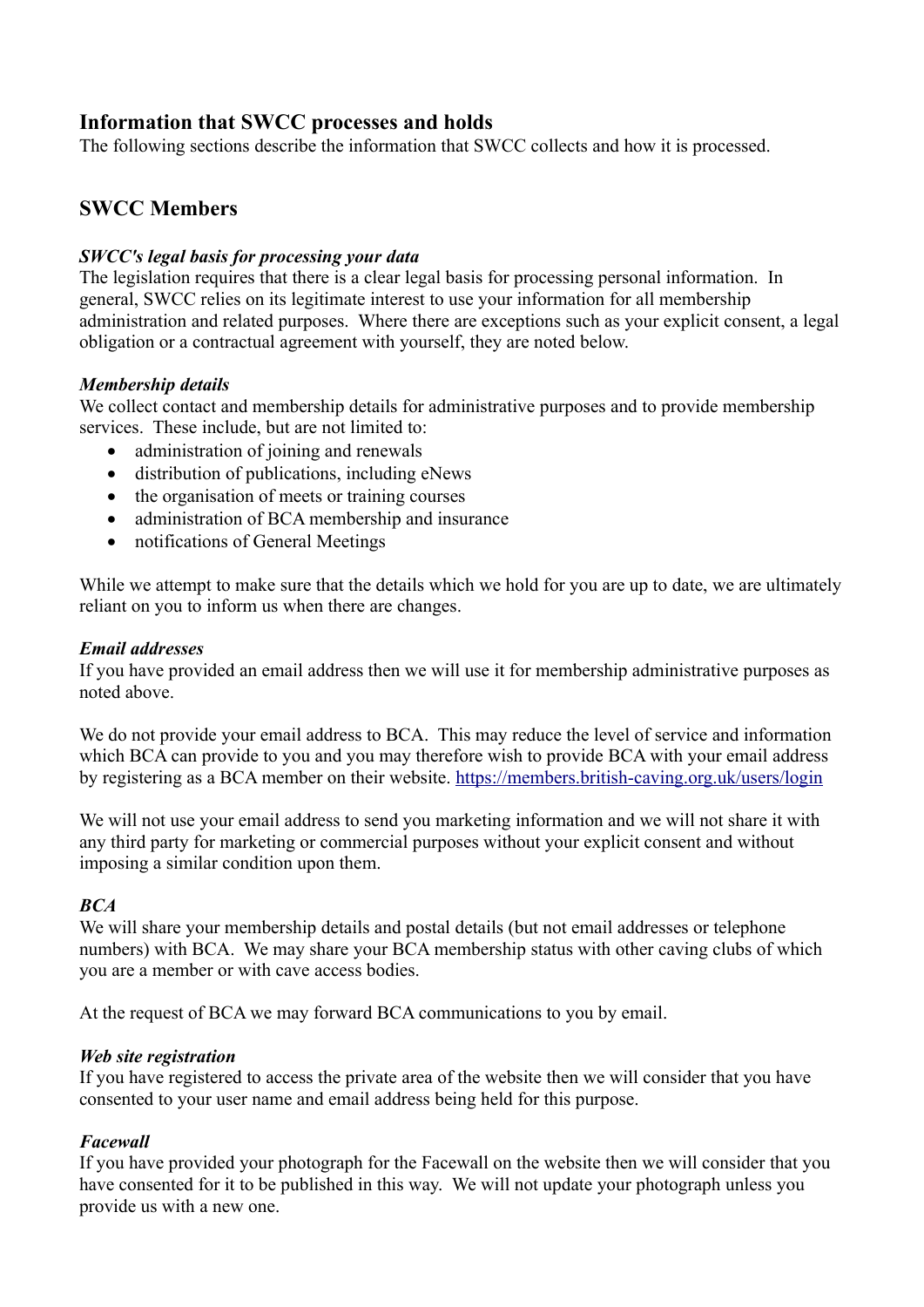#### *Members' address list*

If you are a Member and have given your explicit consent we will include your contact details, including email address and telephone numbers, on an address list which will be provided to all Members for their own personal use only. You may ask for some of your details to be witheld.

### *Data retention*

If your membership lapses we will immediately unsubscribe you from our eNews and other mailings and will remove your photograph from the Facewall.

We will retain electronic records of your membership data for the current and the previous two years, to enable us to identify you and to facilitate any request which you may make to have your membership reinstated.

We will retain your original hard copy application forms indefinitely for historical and archival purposes. We will also retain indefinitely any information which may be contained in the Minutes of General Meetings or of Committee Meetings.

### **Website visitors**

When someone visits our website(s) we may use a third party service to collect standard internet log information and details of visitor behaviour patterns. We may do this to find out things such as the number of visitors to various parts of the site, in order (for example) to tailor the website to meet visitor needs. This information is processed only in a way which does not identify anyone.

### *Links to other websites*

This Privacy Notice does not cover links from our website to other websites. We encourage you to read the privacy statements on any linked websites that you visit.

# **Caving Permit and Cave Key Applicants**

We retain the information provided in support of caving permit applications, cave key applications and midweek access to cave keys. We use this for a variety of administrative purposes, including cave key inventory control, Annual Permit reviews and the production of cave usage statistics. Data are retained for the current and previous calendar years.

### **HQ visitors**

We ask visitors to the HQ at Penwyllt to sign in on arrival. The information is used for HQ management purposes, to enable us to collect any fees which may be due and for accountancy purposes.

Information in the Day Visitor book is restricted to name, date and purpose of visit and is retained until the Day Visitor book is replaced. There is no set frequency for this.

Information relating to overnight stays and other transactions is collected separately and may in addition include the last four digits of a payment card for some forms of transaction. These 'Hut Sheets' are retained for the current and the two previous financial years.

Where a booking to stay at the HQ has been made in advance on behalf of a club or group we retain the contact details that have been provided until we are advised of a change.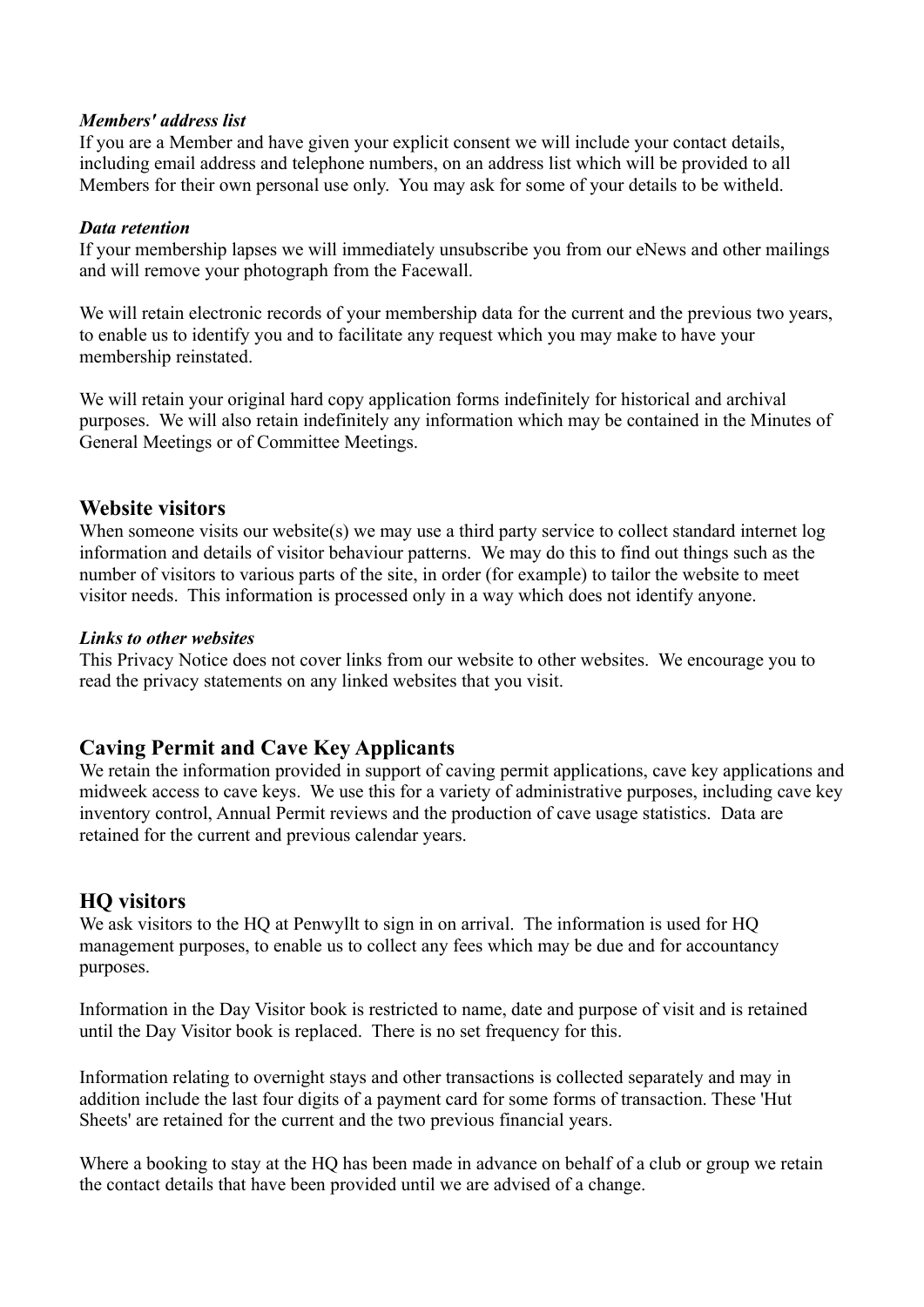We strongly encourage all parties caving from the HQ to use the call-out board whenever the HQ is occupied (making other arrangements for rescue if the board will not be monitored at the time when the party returns). The 'Trip Tickets' used for this purpose are also used for cave key inventory control, Annual Permit reviews and the production of cave usage statistics. Trip Tickets are retained for the current and previous calendar years.

# **Suppliers and Other Third Parties**

#### *Use of External Data Processors*

External Data Processors are third parties who provide services for us. They cannot legally do anything with your personal information unless we have instructed them to do it, which we will do only in accordance with this Privacy Notice. They will hold your information securely and will not share it with any organisation apart from us. The following is a list of our main external Data Processors, but it is not exclusive and there may be others from time to time.

#### *Posting*

When sending letters, publications and purchases we will share your postal address with the delivery service, normally Royal Mail.

#### *Website hosting*

We use a third party service provider, currently Heart Internet https://www.heartinternet.uk/company to host our website. They are contractually obliged to treat any information on our private website as confidential and only to use such information for the purpose of providing SWCC with web hosting.

#### *Electronic hut sheets and cave key control*

We use a third party service provider, currently Google, to enter and store the data in an accesscontrolled spreadsheet.

#### *Payment Service Providers*

We use online Payment Service Providers (PSP) to take payments. Only sufficient information is shared with them to complete the transaction.

We use SumUp and PayPal for some transactions. Where payment is made by credit or debit card we do not see and do not retain the card details, since these are handled by the PSP, except that for SumUp transactions recorded on the HQ signing-in sheet we retain the last four digits (only) of the card number to enable us to match payments to the appropriate entry.

We use Barclays Bank as our banking service provider. Where payment is made to us by online transfer (BACS) we do not see and do not retain your account details. Where we need to make an online payment to you, we will need to ask you for your bank sort code and account number but we will not retain that information once the transaction has been processed.

#### *Insurance*

As noted above, we will share your membership details with BCA, since this is the route through which caving third party liability cover is provided. In the event of a claim, BCA will share those details with their insurance provider.

### **International data transfers**

Your personal information will be stored in accordance with the GDPR.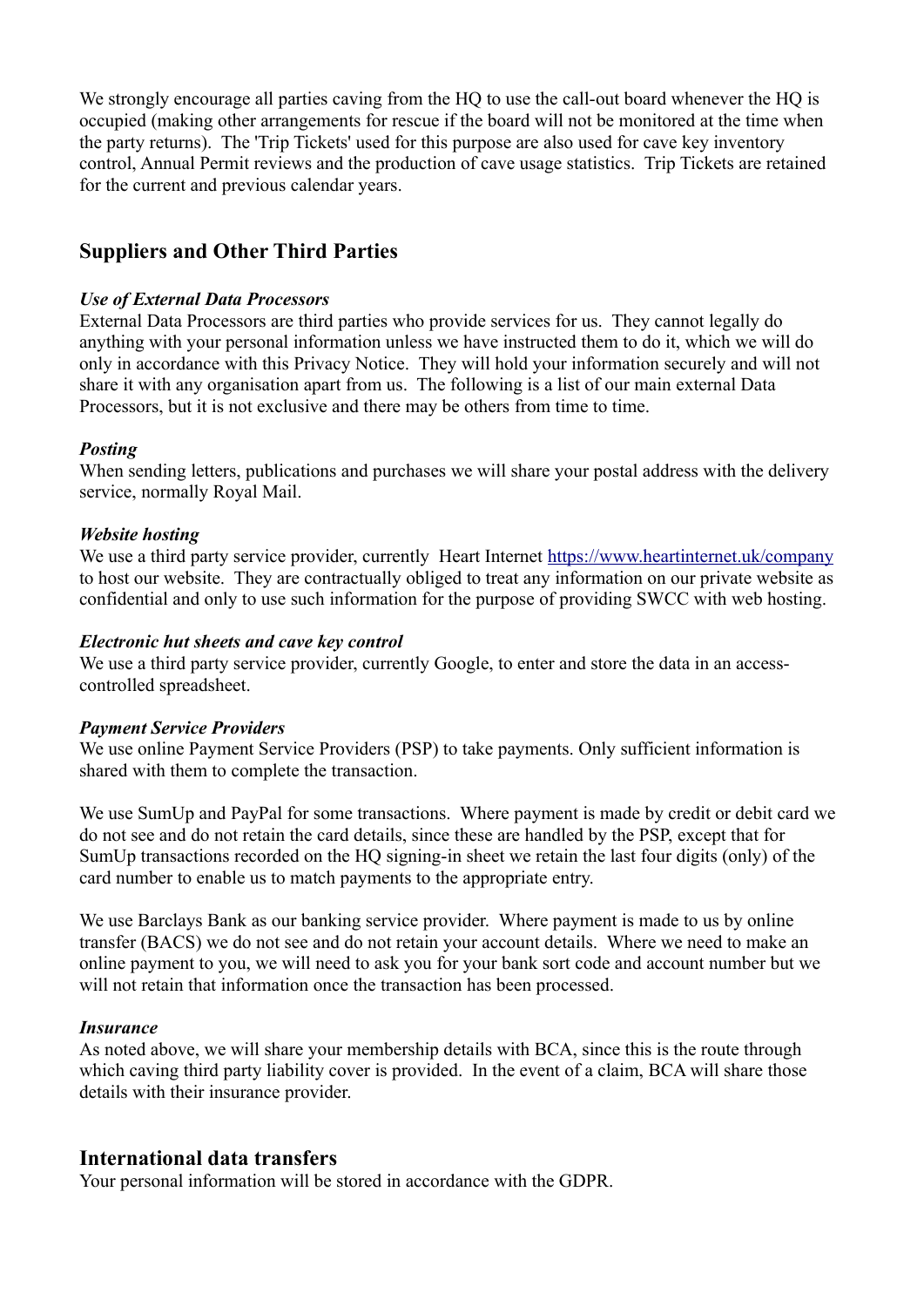The GDPR applies to both UK and EU residents. If we share personal infomation of UK or EU residents with suppliers or third parties outside the EU we will ensure that they meet the requirements of the GDPR.

When dealing with non-EU residents we are committed to complying with the data regulations of the appropriate legal jurisdiction.

### **Data security**

We have implemented appropriate levels of technical and organisational security measures to protect your personal data against unauthorised access, loss or misuse. It is not appropriate to describe these here.

We will review our security measures regularly and implement any necessary improvements.

# **Queries and complaints**

This Privacy Notice does not provide exhaustive detail of all aspects of our collection and use of personal information. We are happy to provide on request any additional information or explanation that you may need. See 'How to contact us' below.

We try to meet the highest practicable standards when collecting and using personal information and we therefore encourage you to bring it to our attention if you think that our collection or use of information is unfair, misleading or inappropriate.

If you want to make a complaint about the way we have processed your personal information, please contact us as described below. A formal complaint should be made in writing. We will take any complaint that we receive very seriously. Confidentiality will be preserved during our investigation of any complaint to safeguard the interests of everyone concerned, unless disclosure is necessary to progress the complaint.

### **Access to your personal information**

We try to be as open as we can be in terms of giving people access to their personal information. Individuals can find out if we hold any of their personal information by asking – this is formally known as a 'subject access request' under the Data Protection Act. If we do hold information about you we will:

- give you a description of it
- tell you why we are holding it
- tell you to whom it could be disclosed
- let you have a copy of the information in an intelligible format

If we do hold information about you, you can ask us to correct any mistakes.

To make a formal subject access request you will need to put the request in writing to the address below. We will not normally charge for your request.

If you agree, we will initially try to deal with your request informally, for example by providing you with the specific information that you need over the telephone.